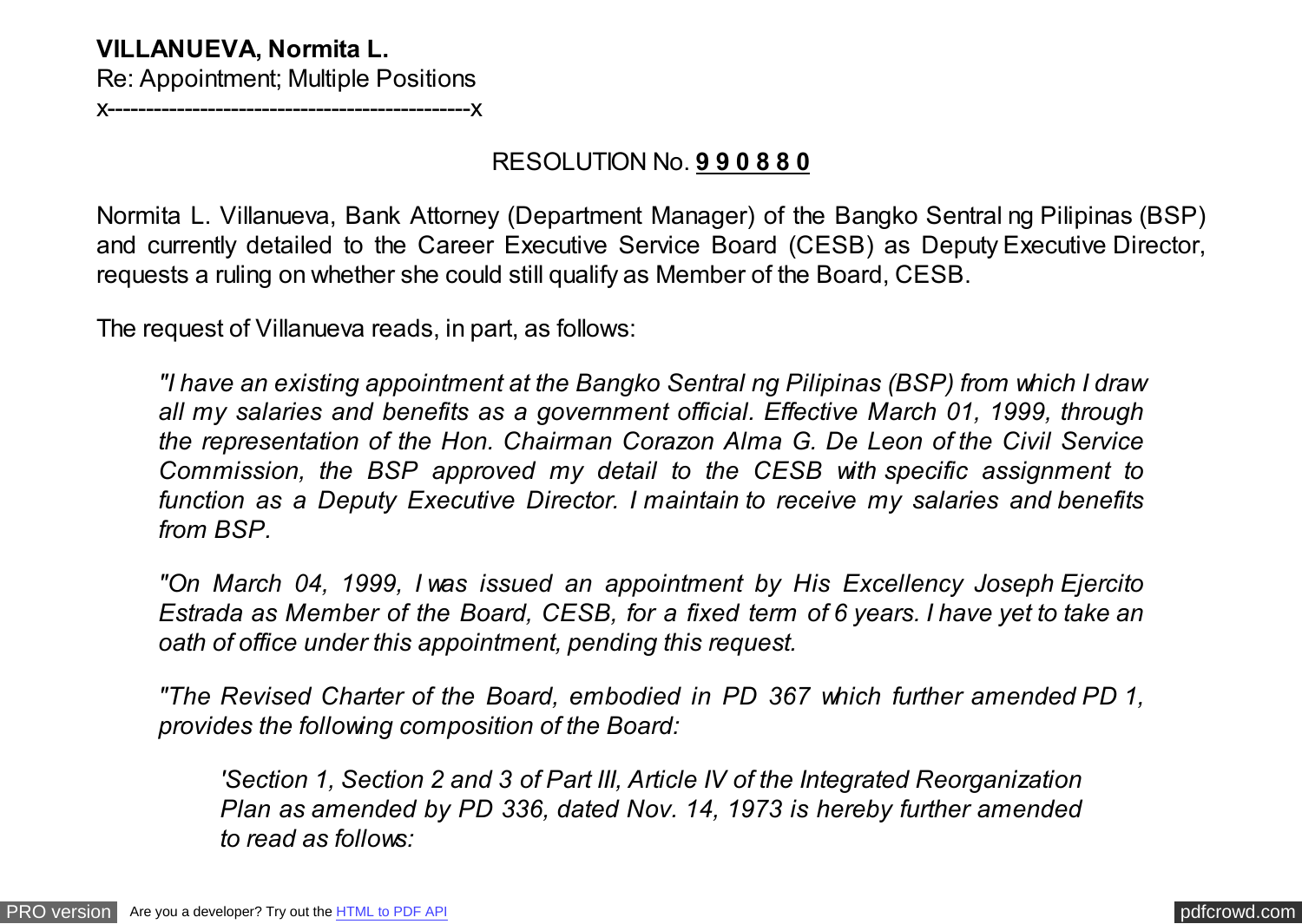*'Section 2. A Career Executive Service Board, hereinafter referred to as the Board, is created to serve as the governing body of the Career Executive Service. The Board shall consist of the President of the Development Academy of the Philippines and six (6) other members from both the government and private sectors who are familiar with the principles and methods of personnel administration.*

*'Section 3. The [two] appointive members of the Board shall serve part time and may receive per diem and allowances for meetings attended UNLESS OTHERWISE DISQUALIFIED BY LAW. THEY SHALL HAVE A TERM OF SIX (6) YEARS.'*

*"At present, the Board is composed of the following:*

*"Chairman Corazon Alma G. De Leon of CSC - ex officio Chairman*

*"President Eduardo T. Gonzales of DAP - ex officio Member*

*"Mr. Romeo B. Ocampo (Prof. of UP and a government official)*

*"Mr. Jaime M. Lantin (a retired Judge and is now in the private sector)*

*"Mr. Serafin D. Talisayon (a retired officer and is now in private sector)*

*"Mr. Luis C. Liwanag II (Deputy Exec. Secretary and a government official)*

*"Mr. Demetrio L. Ignacio (PMS Official and gov't official)*

*"From the above composition, it would appear that the CSC Chairman and the DAP President are not the 'appointive members of the Board' inferred to in Section 3 of PD 367*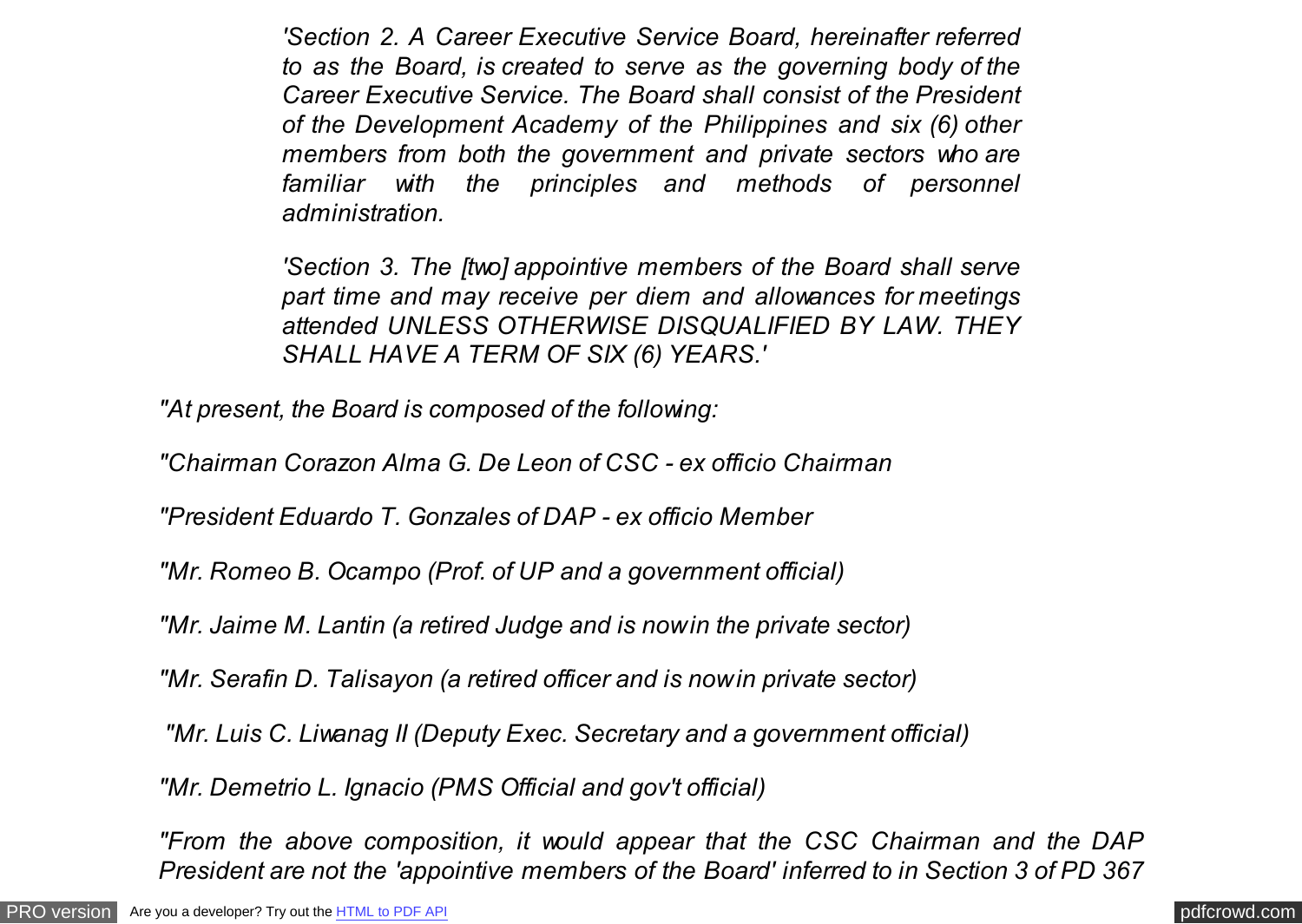*since the fixed term of 6 years cannot apply on (sic) them. They are therefore ex-officio members. The 6 appointive members therefore of the Board shall be a combination of those coming from both private and government. For those already in government like Prof. Ocampo, Dep. Exec. Sec. Liwanag and Mr. Ignacio, their appointment as members of the Board appears to have legal basis. From these precedents, will it be safe to conclude that there is no legal impediment to my appointment as member of the Board even if I continue to be an officer of the BSP, and is an exception to the constitutional and legal provisions as follows:"*

### *x x x*

As represented by Villanueva herself, she presently holds the position of Bank Attorney (Department Manager) at the BSP and continuous to draw her salaries and other benefits therefrom. On March 1, 1999, she was detailed to the CESB as the Deputy Executive Director. On March 4, Villanueva was issued by His Excellency, President Joseph Ejercito Estrada an appointment as Member of the Board, CESB, but she has yet to take her oath of office.

Hence, this request.

From her own admission, it is obvious that should Villanueva accept her appointment as Member of the Board, CESB, she would in effect, be holding three positions simultaneously. This situation is prescribed under existing law and jurisprudence on the matter. In **CSC Resolution 98-0391 dated February 26, 1998**, the Commission had the occasion to explain this precept as follows:

*"In the case of Civil Liberties Union vs. Executive Secretary, GR No. 83896, promulgated on February 22, 1991, the Supreme Court declared E.O. No. 284 null and void, being contrary to the express provisions of the fundamental law, specifically Section 13, Article VII in relation to Section 7, par. (2), Article IX-B. Section 13, Article VII, reads as follows:*

*'Sec. 13. The President, Vice-President, the Members of the Cabinet, and their*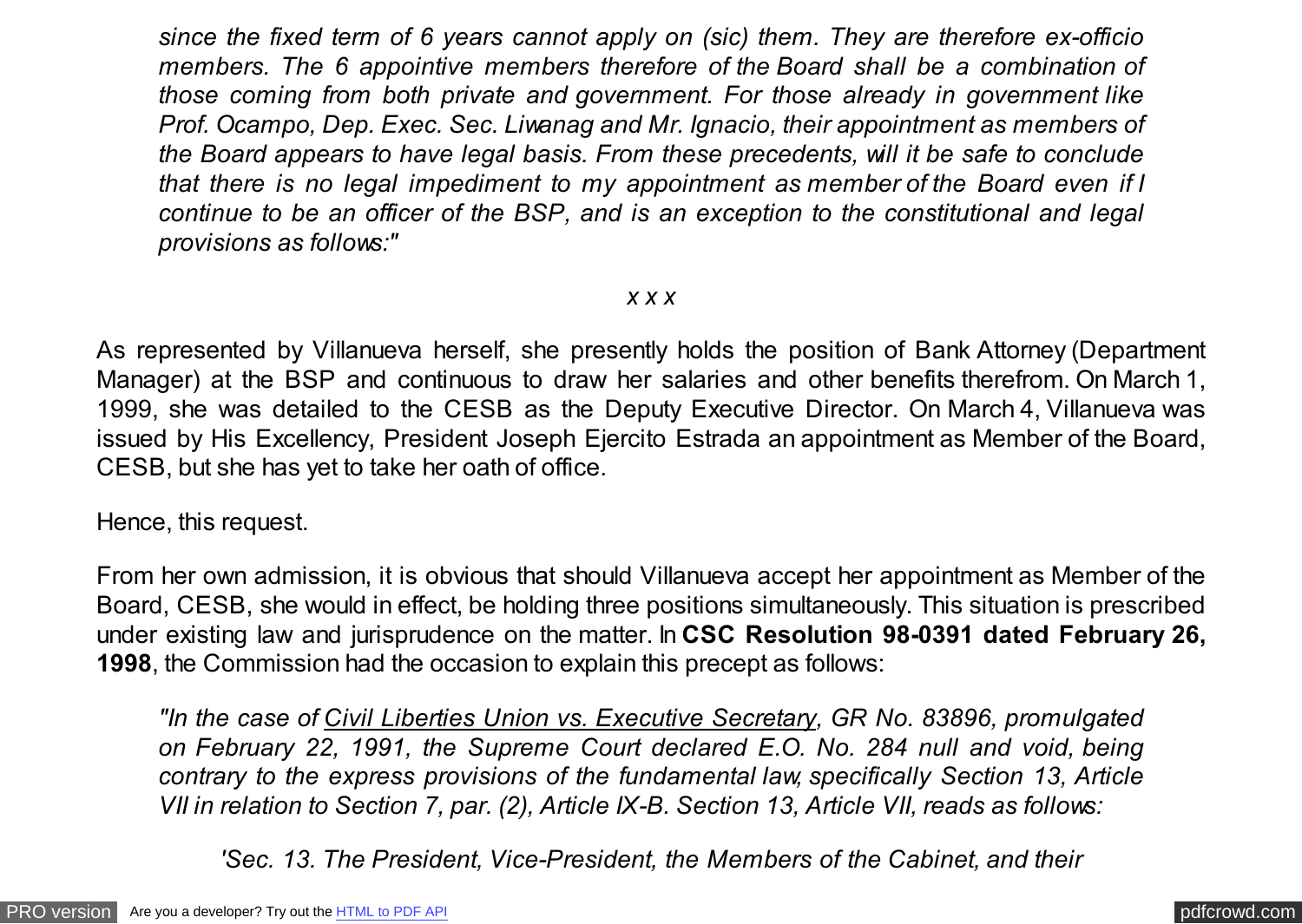*deputies or assistants shall not, unless otherwise provided in this Constitution, hold any other office or employment during their tenure . . .'*

*"The Supreme Court ruled that while E.O. No. 284 ostensibly prohibits a member of the Cabinet, undersecretary, assistant secretary or other appointive officials from holding more than two (2) positions, it, in effect, allows these officials to hold more that one (1) but not to exceed two (2) positions. This is in direct contravention of Section 13, Article VII of the 1987 Constitution which is categorical in its prohibition. Although said Section authorizes certain exceptions, these exceptions refer only to positions held in an ex officio capacity or as required by the primary functions of the first office.*

*"The ruling, however, of the Supreme Court in the abovementioned case was clarified by the High Court itself in its En Banc Resolution dated August 1, 1991. Pertinent portions of said Resolution read as follows:*

*'Another point of clarification raised by Solicitor General refers to the persons affected by the constitutional prohibition. The persons cited in the constitutional provision are the 'Members of the Cabinet, their deputies or assistants.' These terms must be given their common and general acceptation as referring to the heads of the executive departments, their undersecretaries and assistant secretaries. Public officials given the rank equivalent to a Secretary, Undersecretary or Assistant Secretary are not covered by the prohibition, not is the Solicitor General affected thereby. The prohibition, however, applied to chairmanship and membership in the boards of sequestered corporations. (Emphasis supplied)*

*'The solicitor General submits that 'the sweeping limitations or conditions attached to the 'Cabinet Prohibition' do not obtain in the class of other appointive officials, who by the Decision are members of the civil service in general. He is correct. Other appointive officials below the rank of assistant*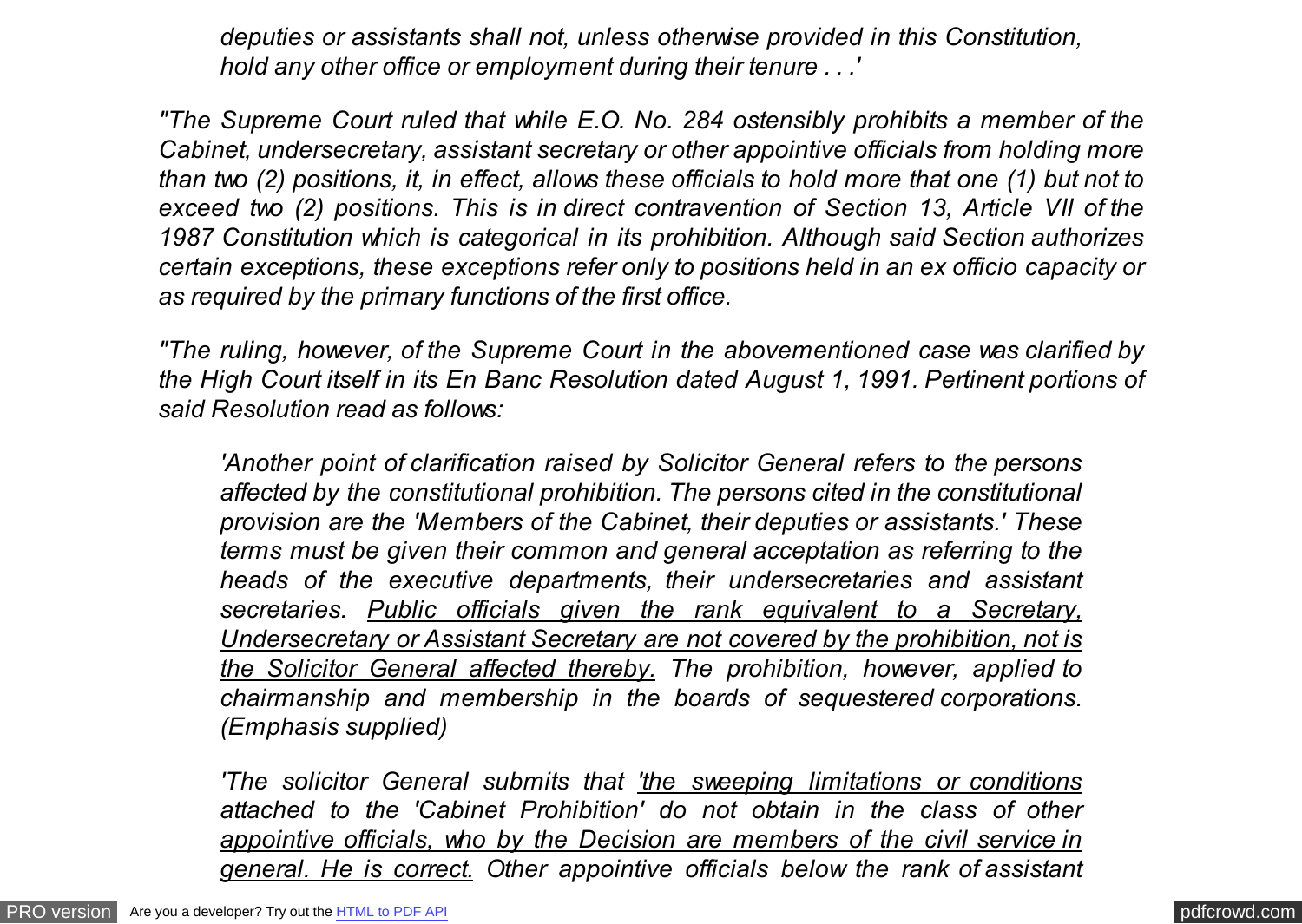*secretary are not covered by the constitutional prohibition under consideration. Since E.O. 824 includes in its coverage 'other appointive officials' aside from members of the Cabinet, their undersecretaries and assistant secretaries, it should be upheld insofar as these 'other appointive officials; are concerned.*

*'Accordingly, the dispositive portion of the decision of February 22, 1991 is hereby amended to read as follows:*

*'WHEREFORE, subject to the qualification abovestated, the petitions are GRANTED. Executive Order No. 284 is hereby declared null and void insofar as it allows a member of the Cabinet, undersecretary or assistant secretary to hold other positions in the government and government-owned and controlled corporations.'*

*"Thus, it is clear that E.O. 284 is valid insofar as it authorizes 'other appointive officials', other than the members of the Cabinet, undersecretaries and assistant secretaries, to hold multiple positions in government, but not to exceed two (2) positions.*

*"The question now is whether Atty. Kawi, et al. can validly invoke E.O. 28 as the law authorizing them and others similarly situated to hold two (2) positions.*

*"Atty. Kawi as the Chairman of the Cordillera Regional Assembly, claims to be the titular head of the CRA. At the same time, he also holds a permanent appointment to the position of Attorney V at the DAR-CAR. He was detailed to the CRA by then DAR Secretary Leung (February 6, 1991). Subsequent and present DAR Secretary Garilao extended his detail to the CRA through Special Order No. 76 dated February 23, 1993.*

## *x x x*

*"From all indications, the case of atty. Kawi approximates the personnel action of detail. Moreover, he was authorized by the DAR Secretary to continue performing the functions of*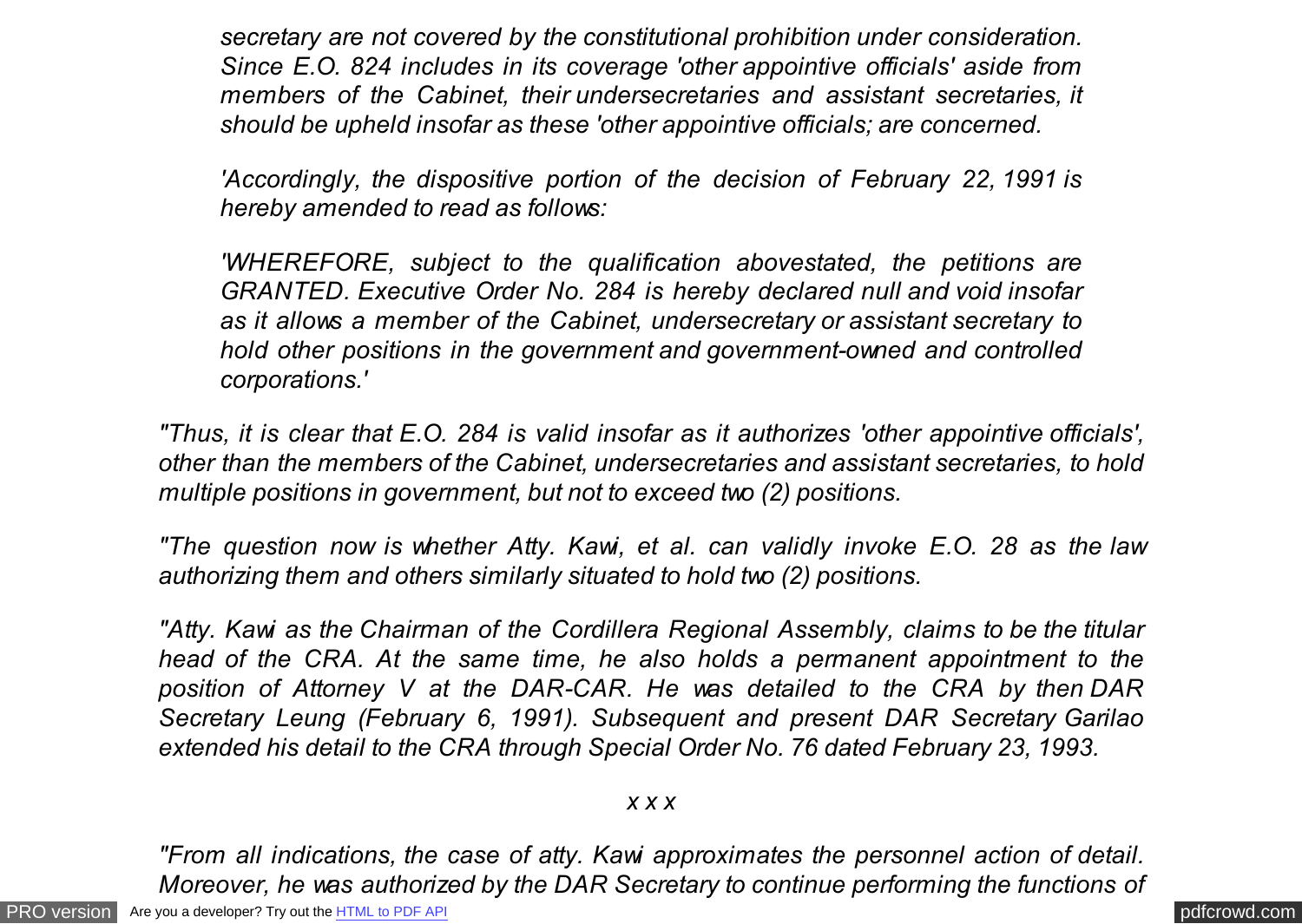*CRA Chairman. Further, it is shown that he does not receive salary or compensation from the CRA, except Per Diem and RATA. In other words, he receives salaries as Attorney V from his mother unit, the DAR.*

#### *x x x*

*"Further, it is noted that Atty. Kawi as DAR Attorney V is neither a Cabinet member, an Undersecretary nor an Assistant Secretary. And the second position he holds is Chairman of the CRA, an item created by virtue of E.O. 220, which Presidential issuance provided for the creation of a Cordillera Administrative Region. The Constitution does not contain any provision prohibiting the Chairman thereof from holding another position within the government.*

*"With regard to the prohibition on double compensation, it is stated in the audit Report itself that Atty. Kawi does not received salaries from the CRA. The only money benefits he is paid by the CRA are allowances, Per Diem and RATA.*

*"Based on the foregoing discussion, the Commission finds that Atty. Kawi can validly hold the position of Attorney V and the position of Chairman of the CRA without violating the law. The same is true for the other members of the CRA, provided they are not receiving salaries from CRA and provided further that they are not holding more than two (2) positions at the same time.*

*"To reiterate, Section 7, Art IX-B of the Constitution prohibits all appointive officials from holding any other office or employment in the government EXCEPT when otherwise allowed BY LAW or by the primary functions of their positions. The prohibition contained in Sec. 13, Art. VII does not apply because it is only limited to the President, Vice-President, the Members of the Cabinet, and their deputies or assistants. The law granting Atty. Kawi, et al. the right to hold another position is E.O. 284. Said E.O. is declared valid and effective by the Supreme Court, insofar as other appointive officials are concerned.*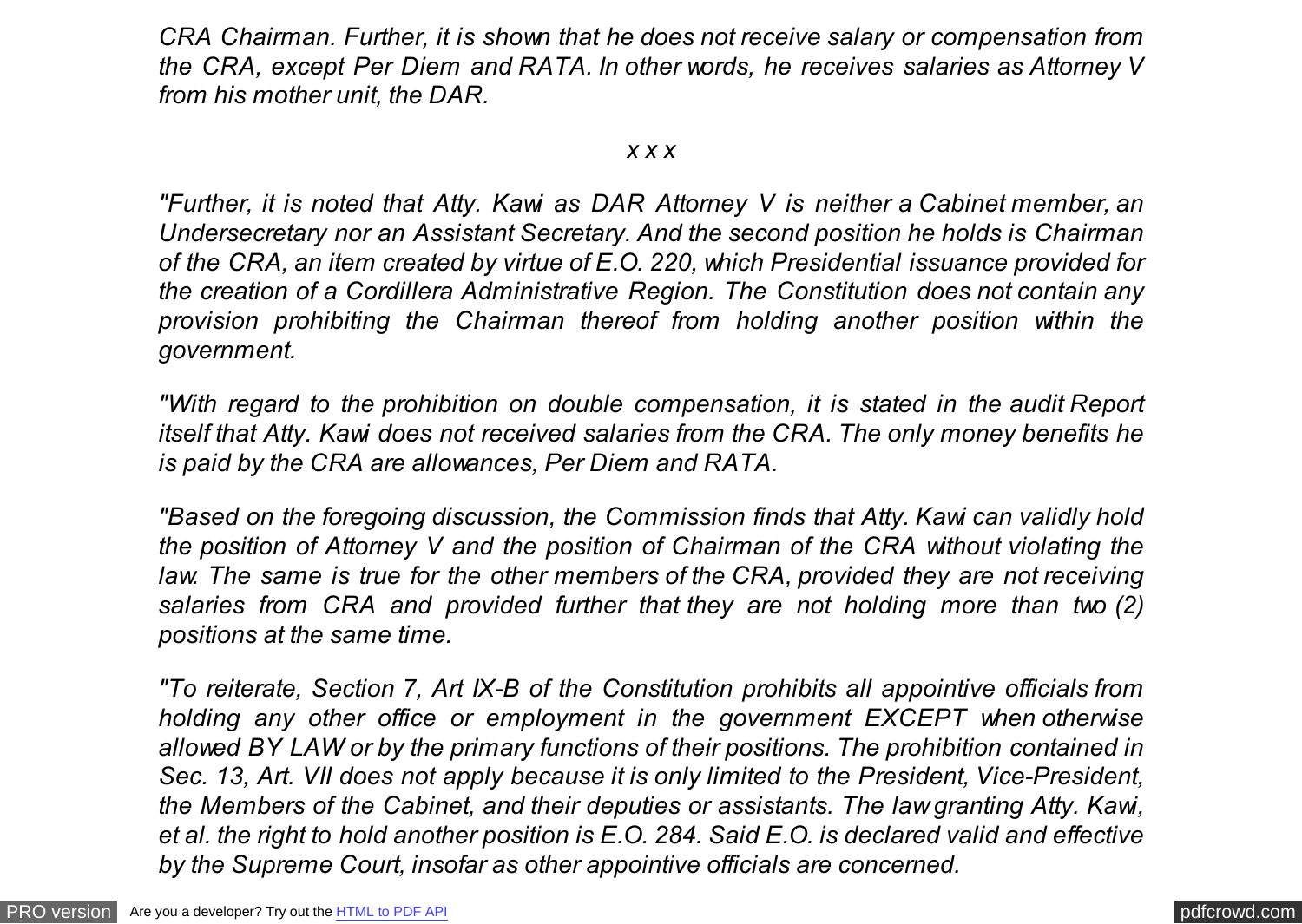*"WHEREFORE, the Commission hereby rules and so holds that Atty. Sergio Kawi, and twenty-six (26) employees mentioned on page 1, could be detailed to and hold second positions in the Cordillera Regional Assembly (CRA). However, the heads of offices to which they belong may recall and replace them at any time when the exigency of the particular services so require."*

It is explicit from the foregoing that an official or employee of government who is not the President, Vice-President, a Member of the Cabinet or his deputy or assistant and who is not specifically disqualified by law, may hold only a maximum of two (2) positions at a given time. To hold another position in excess two (2) is prohibited. Hence, Villanueva may hold only two positions at a time. She, therefore, has to choose only two among the three positions to which she can hold on to the second position but not on a full-time basis.

Be it noted, however, that should Villanueva opt to accept the position of Member of the Board, it would seem inappropriate for her to be also occupying the position of Deputy Executive Director of the CESB. This is so as there may be instances where actions of the Deputy Executive Director will be subjected to review by the members of the Board, CESB. In such case, an absurd situation will occur wherein the Board, of which Villanueva is also a member, would be reviewing her own action. Relevant is the case of **Rivera vs. CSC, 240 SCRA 43**, where the Supreme Court, citing the earlier case of **Zambales Chromite Mining Co. vs. CA, 94 SCRA 261**, held as follows:

*"In order that the review of the decision of a subordinate officer might not turn out to be a farce, the reviewing officer must perforce be other than the officer whose decision is under review; otherwise, there could be no different view or there would be no real review of the case. The decision of the reviewing officer would be a biased view; inevitably, it would be the same view since being human, he would not admit that he was mistaken in his first view of the case."*